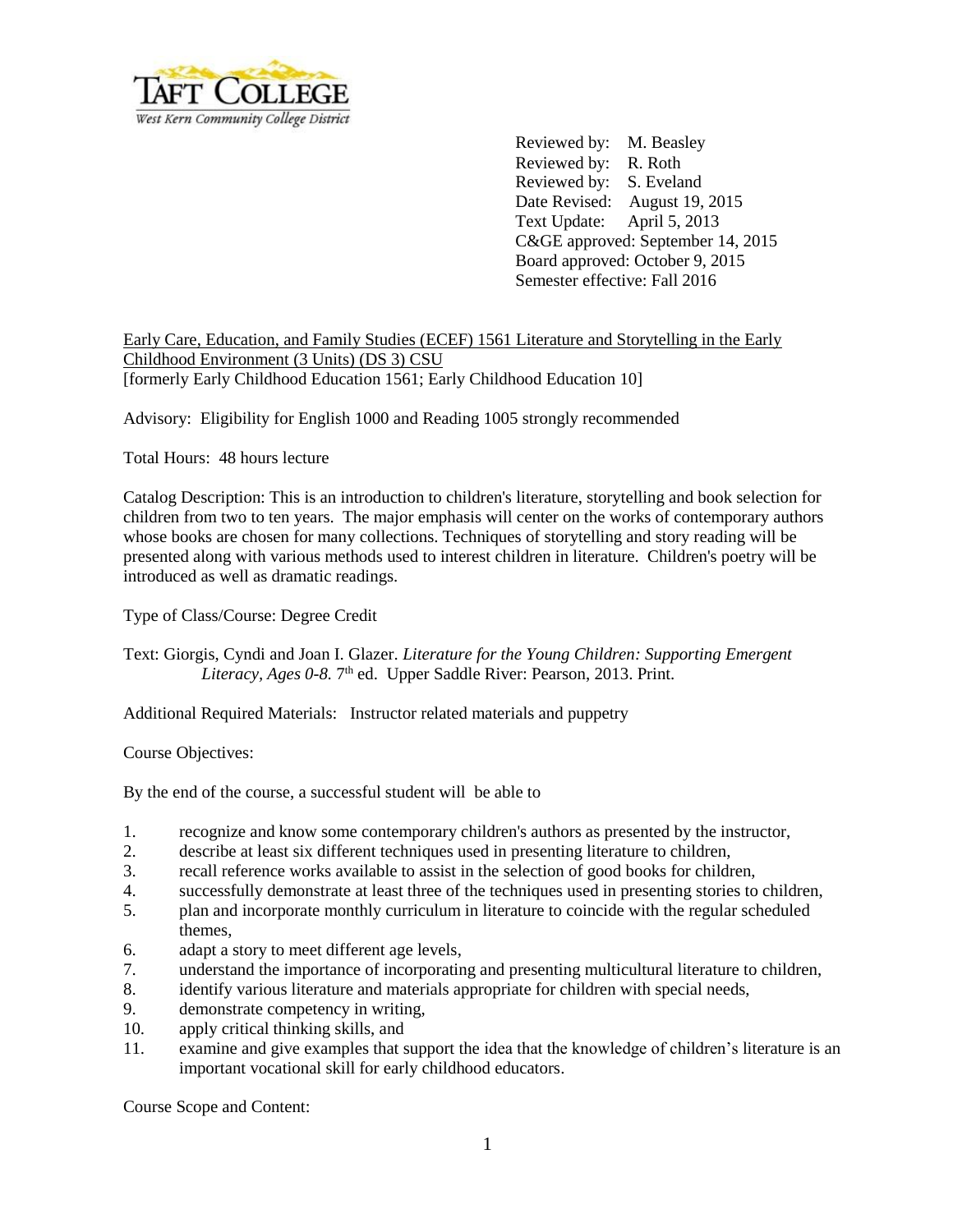

- I. Literacy Development
	- A. Research and Brain Development
	- B. Written and Spoken Language
	- C. Stages of Reading and Writing
	- D. Building passion for reading
	- II. Choosing Literature
		- A. Infants and Toddlers
		- B. Preschool Children
		- C. School Age
		- D. Elementary

## III. Genres and Authors

- A. Fiction
- B. Non-Fiction
- C. Diversity and Culture
- D. Ability
- E. Age and Gender
- F. Developmentally Appropriate
- G. Life and Death, and Self Help

## IV. Curriculum

- A. Including literature in specific areas of the classroom
- B. Enhancing curriculum topics
- C. Meeting the needs and interests of children
- D. Addressing issues that may arise

Learning Activities Required Outside of Class:

The students in this class will spend a minimum of 6 hours per week outside of the regular class time doing the following:

- 1. Studying
- 2. Answering questions
- 3. Skill practice
- 4. Completing required reading
- 5. Written work
- 6. Journal
- 7. Observation of or participation in an activity related to course content

Methods of instruction:

- 1. Lecture
- 2. American Library Association Films
- 3. Reading of standard references for books selection and biographical material.
- 4. Individual presentations of storytelling and story readings.
- 5. Written assignments involving storytelling techniques and book reviews.
- 6. Special guest speakers from the Kern County Library in Taft and Bakersfield.
- 7. Library time for book reviews of certain authors.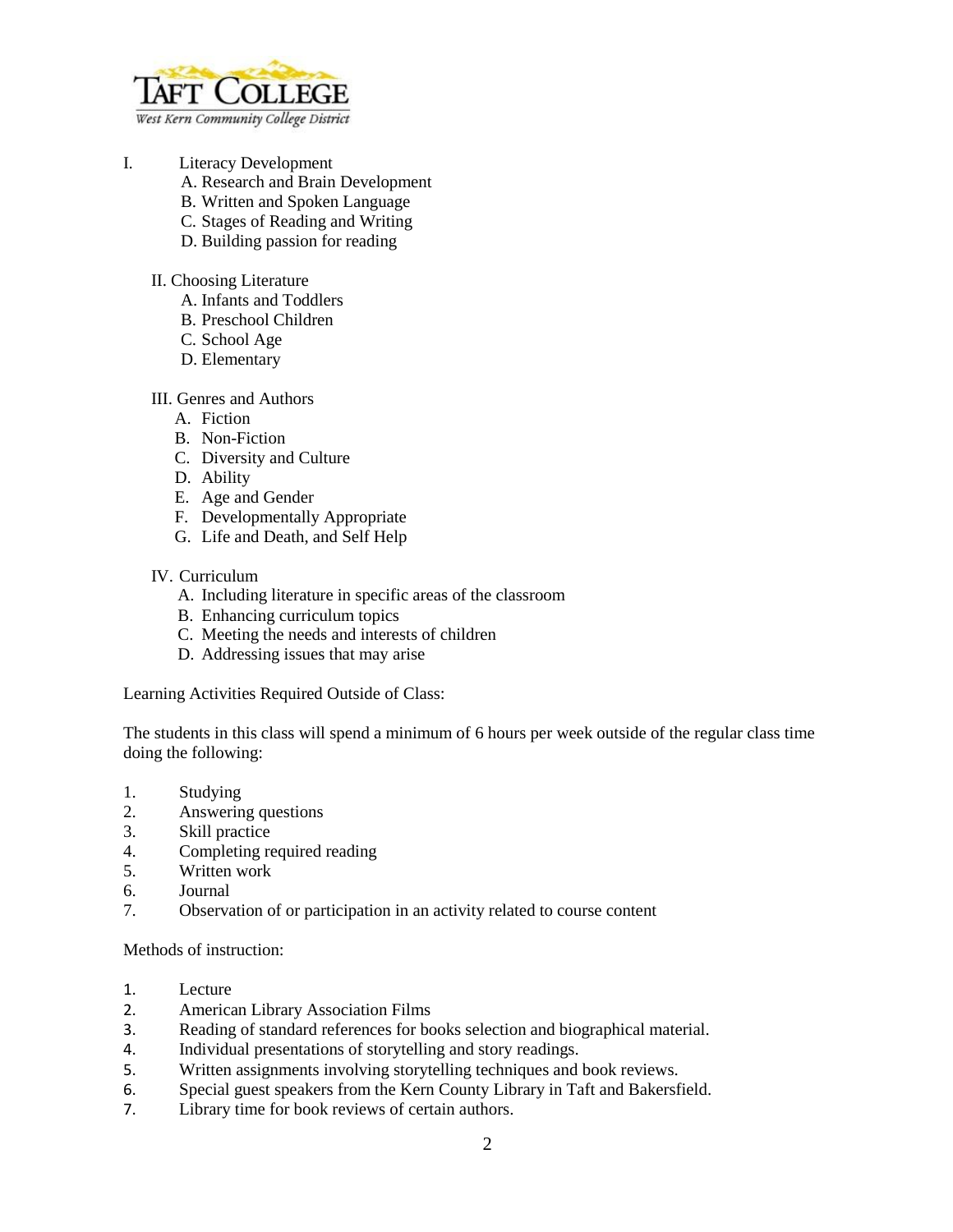

## Methods of evaluation:

- 1. Substantial writing assignments, including:
	- a. essay exams
	- b. reading reports
	- c. term or other papers
	- d. demonstrations of books
- 2. Computational or non-computational problem-solving demonstrations, including:
	- a. exams
	- b. field work
	- c. demonstrations of books
- 3. Skill demonstrations, including:
	- a. class performance
	- b. performance exams
	- c. field work
- 4. Other examinations, including:
	- a. multiple choice
	- b. matching items
	- c. true/false items
	- d. completion

Supplemental Data:

| <b>TOP Code:</b>             | 130500: Child Development/Early Care a |
|------------------------------|----------------------------------------|
| <b>SAM Priority Code:</b>    | C: Clearly Occupational                |
| Funding Agency:              | Y: Not Applicable(funds not used)      |
| Program Status:              | 1: Program Applicable                  |
| Noncredit Category:          | Y: Not Applicable, Credit Course       |
| <b>Special Class Status:</b> | N: Course is not a special class       |
| <b>Basic Skills Status:</b>  | N: Course is not a basic skills course |
| Prior to College Level:      | Y: Not applicable                      |